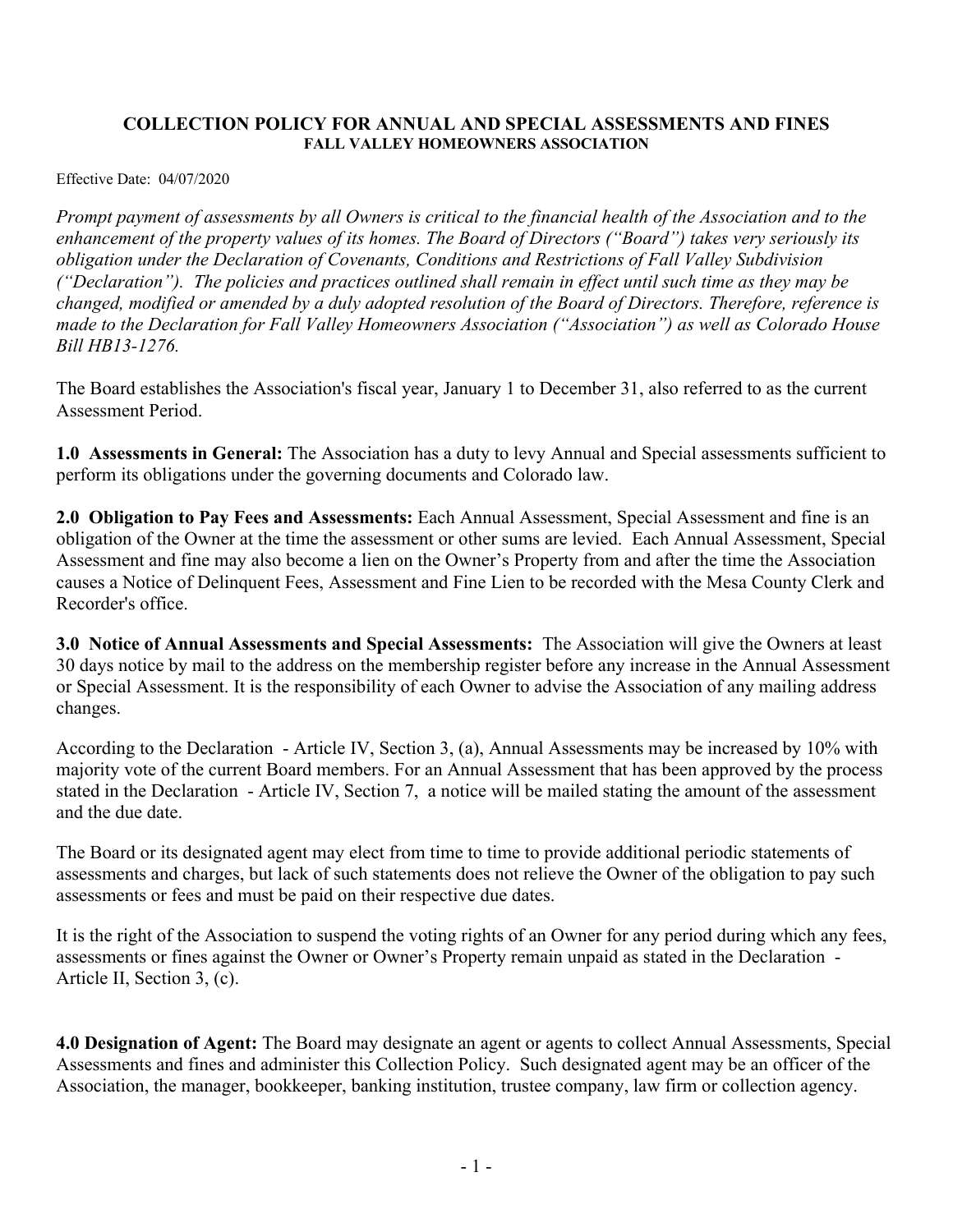**5.0 Due Date/Delinquency Date of Annual and Special Assessments:** Unless otherwise specified by the Board, an Annual Assessment is due 30 days after being voted in and delinquent thereafter. A Special Assessment that is voted in is due immediately after being voted in and delinquent if not received in full by the last business day of December of the current Assessment Period.

**6.0 Due Date and Interest Charges on Delinquent Amounts for Assessments and Fines.** Any assessment or fine not paid within 30 days after the due date shall bear interest from that due date at the rate of 18% per annum per Declaration Article IV, Section 8.

**7.0 Collection Charges:** Any charges resulting from the act of collecting from a delinquent Owner shall be the responsibility of the Owner, including but not limited to, charges from a collections agency, cost of liens, postage, copies, and interest and shall become an additional charge against the Owner and the Owner's Property, subject to collection pursuant to this Collection Policy.

**8.0 Application of Payments:** Payments shall be applied first to the oldest assessments and fines unless instructed otherwise.

**9 Delinquency Notices:** Owners delinquent 30 days on assessments or fines will receive a letter and statement with any interest charges. If full payment is not received within 60 days of the original due date of the assessment and/or fines, the account may be turned over to the Association's contracted designated collection agency for collection according to state and federal fair debt collection laws. These collection procedures will include but are not limited to a Notice of Intent to Lien, Lien and foreclosure proceedings.

A good faith agreement pursuant to section 38-33.3-316.3 of HB13-1276 to resolve delinquent fees and assessments may be considered by the Board on an individual basis if a written dispute of collection and request for a hearing is submitted to the Board through its designated collection agent, if such an agent has been designated. An Owner will have one opportunity to enter into a payment agreement. If the Owner becomes delinquent with fees or assessments thereafter, including during the pay back period of the original delinquent amount, the account will be turned over to the designated collection agency. If an agreement is reached, the delinquent Owner will have no less than 6 months to pay back delinquent fees. Any agreement shall in no way relieve the Owner of any expenses incurred during the collection process. The payment plan requirement does not extend to Owners who do not occupy the property or have taken title as a result of a default on a mortgage (i.e. public trustee foreclosure) or Association foreclosure.

**10. Collection of Fines:** When fines reach \$400.00, they may be turned over to the Association's designated collection agent for collection after a 10-day notification of intent to turn over to collections is mailed to the Owner.

**11. Foreclosure:** In accordance with HB13-1276, Section 2, 11 (a) and 11 (b), a lien may be foreclosed upon by the Board for no less than \$1000 of past due fees and no more than the total amount owing including foreclosure costs, interest, late fees, fines, collection fees, and attorney's fees by majority vote of the Board. The Owner is responsible for additional fees and costs if a foreclosure action is commenced against the property or possible loss of ownership of the property if foreclosure is completed.

**12. Returned Check Charge:** A \$50.00 fee will be charged to an Owner for a returned check.